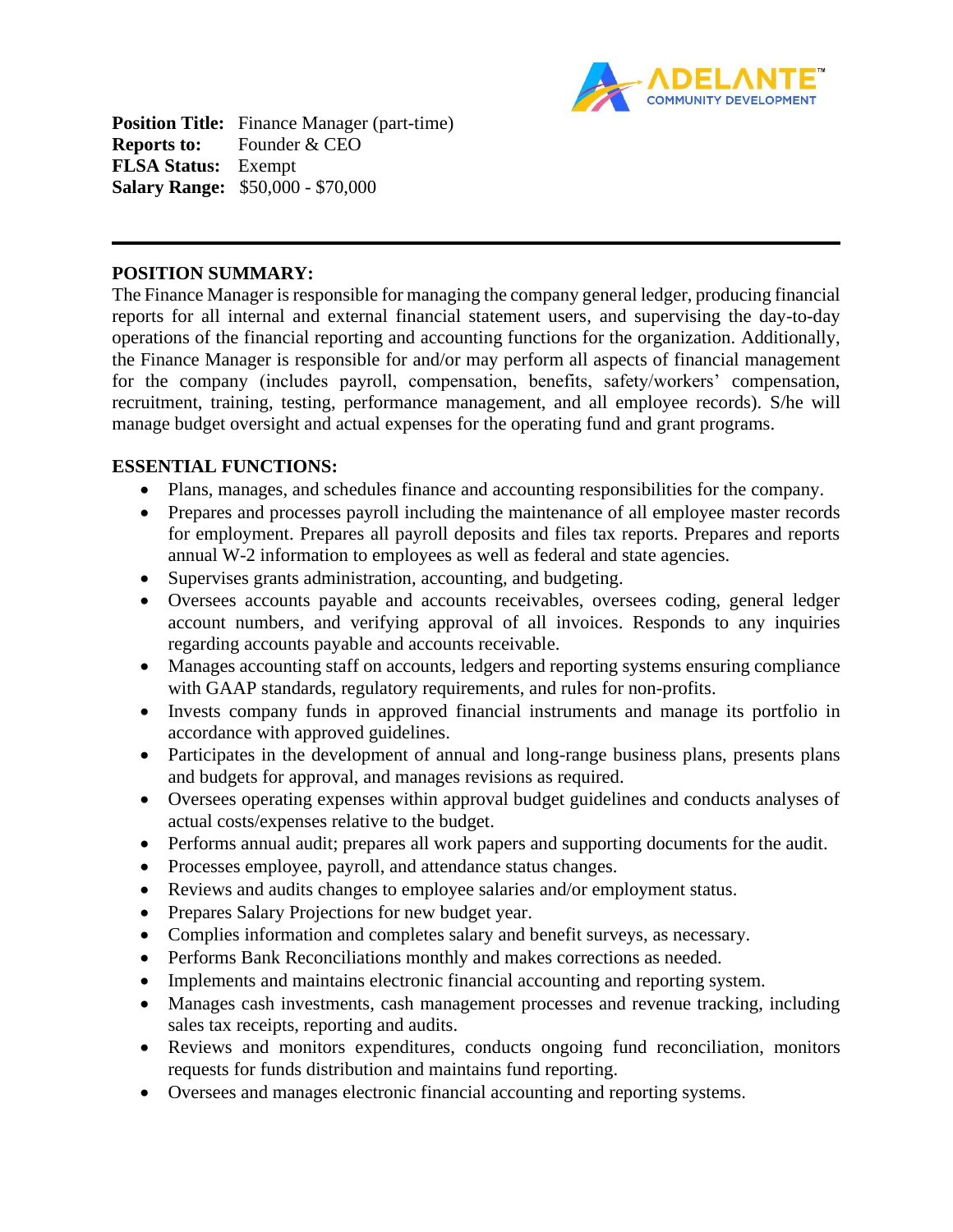- May represent the company in various capacities on panels, committees, task forces, and other relevant forums.
- Any other duties, as assigned.

# **REQUIRED SKILLS:**

## **Basic Skills**

- Knowledge of the principles, practices, and operating requirements non-profits, including accounting, payroll, financial management, and employment law. Including strong skills regarding regulatory compliance and reporting; budgeting, finance, and project management.
- Knowledge of management standards, principles, and practices for the supervision of employees and the ability to apply those principles and practices for assessment, development, and direction of subordinate.
- Ability to effectively interact with the public and manage stressful situations; and the ability to de-escalate situations when necessary.
- Ability to develop, prepare and present comprehensive reports.
- Solid knowledge of problem-solving approaches and techniques and the skills to apply and utilize various strategies.
- Ability to establish and maintain effective working relationships with employees, supervisors, outside organizations, and the general public.
- Knowledge of current technological capabilities and applications.
- Strong interpersonal, verbal, and written communication skills; the ability to effectively communicate and interact with individuals of varying social, cultural, economic, professional, and educational backgrounds; the ability to act with tact, good judgment, and discretion; and the ability to maintain the confidentiality of files, personnel actions, and other matters, as appropriate.
- Ability to establish and maintain effective working relationships with employees, supervisors, outside organizations and the general public.

### **Social Skills**

- Excellent written and verbal communication skills.
- Adjusting actions in relation to others' actions.
- Being aware of others' reactions and understanding why they react as they do.
- Bringing others together and trying to reconcile differences.
- Persuading others to change their minds or behavior.
- Teaching others how to do something.

### **Computer Skills**

• Proficiency in Adobe Suite, MS Office, and any other required programs.

# **Resource Management Skills**

- Considering the relative costs and benefits of potential actions to choose the most appropriate option.
- Determining how a process should work and how changes in conditions, operations, and the environment will affect outcomes.